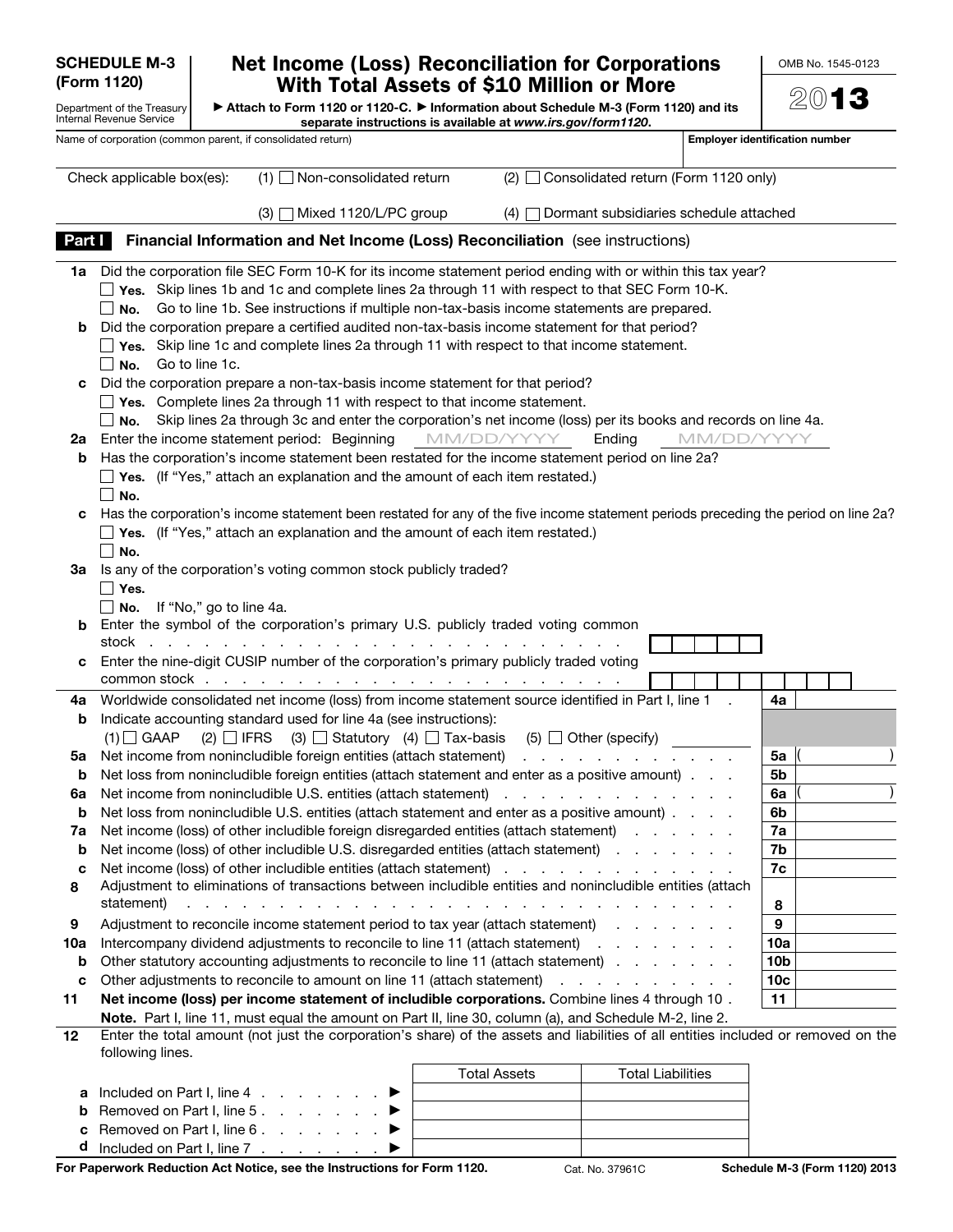|                                                             | Schedule M-3 (Form 1120) 2013                                                                                                                                                         |                               |                       |                  | Page 2                                |  |  |  |
|-------------------------------------------------------------|---------------------------------------------------------------------------------------------------------------------------------------------------------------------------------------|-------------------------------|-----------------------|------------------|---------------------------------------|--|--|--|
| Name of corporation (common parent, if consolidated return) |                                                                                                                                                                                       |                               |                       |                  | <b>Employer identification number</b> |  |  |  |
|                                                             | Check applicable box(es): (1) $\Box$ Consolidated group<br>$(2)$ Parent corp                                                                                                          | (3) Consolidated eliminations | $(4)$ Subsidiary corp |                  | $(5)$ Mixed 1120/L/PC group           |  |  |  |
|                                                             | Check if a sub-consolidated: (6) $\Box$ 1120 group (7) $\Box$ 1120 eliminations                                                                                                       |                               |                       |                  |                                       |  |  |  |
|                                                             | Name of subsidiary (if consolidated return)                                                                                                                                           |                               |                       |                  | <b>Employer identification number</b> |  |  |  |
|                                                             | Reconciliation of Net Income (Loss) per Income Statement of Includible Corporations With Taxable<br>Part II<br><b>Income per Return</b> (see instructions)                            |                               |                       |                  |                                       |  |  |  |
|                                                             | <b>Income (Loss) Items</b>                                                                                                                                                            | (a)<br>Income (Loss) per      | (b)<br>Temporary      | (c)<br>Permanent | (d)<br>Income (Loss)                  |  |  |  |
|                                                             | (Attach statements for lines 1 through 11)                                                                                                                                            | Income Statement              | Difference            | Difference       | per Tax Return                        |  |  |  |
|                                                             | Income (loss) from equity method foreign corporations                                                                                                                                 |                               |                       |                  |                                       |  |  |  |
| 2                                                           | Gross foreign dividends not previously taxed.                                                                                                                                         |                               |                       |                  |                                       |  |  |  |
| З                                                           | Subpart F, QEF, and similar income inclusions<br>$\mathcal{L}=\mathcal{L}$                                                                                                            |                               |                       |                  |                                       |  |  |  |
| 4                                                           | Section 78 gross-up                                                                                                                                                                   |                               |                       |                  |                                       |  |  |  |
| 5                                                           | Gross foreign distributions previously taxed                                                                                                                                          |                               |                       |                  |                                       |  |  |  |
|                                                             | Income (loss) from equity method U.S. corporations                                                                                                                                    |                               |                       |                  |                                       |  |  |  |
|                                                             | U.S. dividends not eliminated in tax consolidation                                                                                                                                    |                               |                       |                  |                                       |  |  |  |
| 8                                                           | Minority interest for includible corporations                                                                                                                                         |                               |                       |                  |                                       |  |  |  |
| 9                                                           | Income (loss) from U.S. partnerships<br>and a strong of the state                                                                                                                     |                               |                       |                  |                                       |  |  |  |
| 10                                                          | Income (loss) from foreign partnerships<br>and a string of                                                                                                                            |                               |                       |                  |                                       |  |  |  |
| 11                                                          | Income (loss) from other pass-through entities<br>$\sim 10^{-11}$ .                                                                                                                   |                               |                       |                  |                                       |  |  |  |
| 12                                                          | Items relating to reportable transactions (attach<br>statement)                                                                                                                       |                               |                       |                  |                                       |  |  |  |
|                                                             |                                                                                                                                                                                       |                               |                       |                  |                                       |  |  |  |
| 13<br>14                                                    | Interest income (attach Form 8916-A)<br>Total accrual to cash adjustment                                                                                                              |                               |                       |                  |                                       |  |  |  |
| 15                                                          | Hedging transactions<br>and the contract of the con-                                                                                                                                  |                               |                       |                  |                                       |  |  |  |
| 16                                                          | Mark-to-market income (loss)                                                                                                                                                          |                               |                       |                  |                                       |  |  |  |
| 17                                                          | Cost of goods sold (attach Form 8916-A)                                                                                                                                               |                               |                       |                  |                                       |  |  |  |
| 18                                                          | Sale versus lease (for sellers and/or lessors).                                                                                                                                       |                               |                       |                  |                                       |  |  |  |
| 19                                                          | Section 481(a) adjustments<br>.                                                                                                                                                       |                               |                       |                  |                                       |  |  |  |
| 20                                                          | Unearned/deferred revenue<br>and a strain and a strain and                                                                                                                            |                               |                       |                  |                                       |  |  |  |
| 21                                                          | Income recognition from long-term contracts<br>$\mathbf{r} = \mathbf{r} \cdot \mathbf{r}$                                                                                             |                               |                       |                  |                                       |  |  |  |
|                                                             | 22 Original issue discount and other imputed interest.                                                                                                                                |                               |                       |                  |                                       |  |  |  |
|                                                             | 23a Income statement gain/loss on sale, exchange,                                                                                                                                     |                               |                       |                  |                                       |  |  |  |
|                                                             | abandonment, worthlessness, or other disposition of                                                                                                                                   |                               |                       |                  |                                       |  |  |  |
|                                                             | assets other than inventory and pass-through entities                                                                                                                                 |                               |                       |                  |                                       |  |  |  |
|                                                             | <b>b</b> Gross capital gains from Schedule D, excluding<br>amounts from pass-through entities                                                                                         |                               |                       |                  |                                       |  |  |  |
|                                                             | c Gross capital losses from Schedule D, excluding                                                                                                                                     |                               |                       |                  |                                       |  |  |  |
|                                                             | amounts from pass-through entities, abandonment                                                                                                                                       |                               |                       |                  |                                       |  |  |  |
|                                                             | losses, and worthless stock losses                                                                                                                                                    |                               |                       |                  |                                       |  |  |  |
|                                                             | d Net gain/loss reported on Form 4797, line 17,<br>excluding amounts from pass-through entities,                                                                                      |                               |                       |                  |                                       |  |  |  |
|                                                             | abandonment losses, and worthless stock losses                                                                                                                                        |                               |                       |                  |                                       |  |  |  |
|                                                             | <b>e</b> Abandonment losses<br>and a straightful contract and a                                                                                                                       |                               |                       |                  |                                       |  |  |  |
|                                                             | f Worthless stock losses (attach statement)                                                                                                                                           |                               |                       |                  |                                       |  |  |  |
|                                                             | g Other gain/loss on disposition of assets other than inventory                                                                                                                       |                               |                       |                  |                                       |  |  |  |
|                                                             | 24 Capital loss limitation and carryforward used                                                                                                                                      |                               |                       |                  |                                       |  |  |  |
|                                                             | 25 Other income (loss) items with differences (attach statement)                                                                                                                      |                               |                       |                  |                                       |  |  |  |
|                                                             | 26 Total income (loss) items. Combine lines 1 through 25                                                                                                                              |                               |                       |                  |                                       |  |  |  |
| 27                                                          | Total expense/deduction items (from Part III, line 38)                                                                                                                                |                               |                       |                  |                                       |  |  |  |
|                                                             | 28 Other items with no differences                                                                                                                                                    |                               |                       |                  |                                       |  |  |  |
|                                                             | 29a Mixed groups, see instructions. All others, combine                                                                                                                               |                               |                       |                  |                                       |  |  |  |
|                                                             | lines 26 through 28 $\ldots$ $\ldots$ $\ldots$ $\ldots$                                                                                                                               |                               |                       |                  |                                       |  |  |  |
|                                                             | <b>b</b> PC insurance subgroup reconciliation totals                                                                                                                                  |                               |                       |                  |                                       |  |  |  |
|                                                             | c Life insurance subgroup reconciliation totals                                                                                                                                       |                               |                       |                  |                                       |  |  |  |
|                                                             | 30 Reconciliation totals. Combine lines 29a through 29c<br>Note. Line 30, column (a), must equal the amount on Part I, line 11, and column (d) must equal Form 1120, page 1, line 28. |                               |                       |                  |                                       |  |  |  |
|                                                             |                                                                                                                                                                                       |                               |                       |                  |                                       |  |  |  |